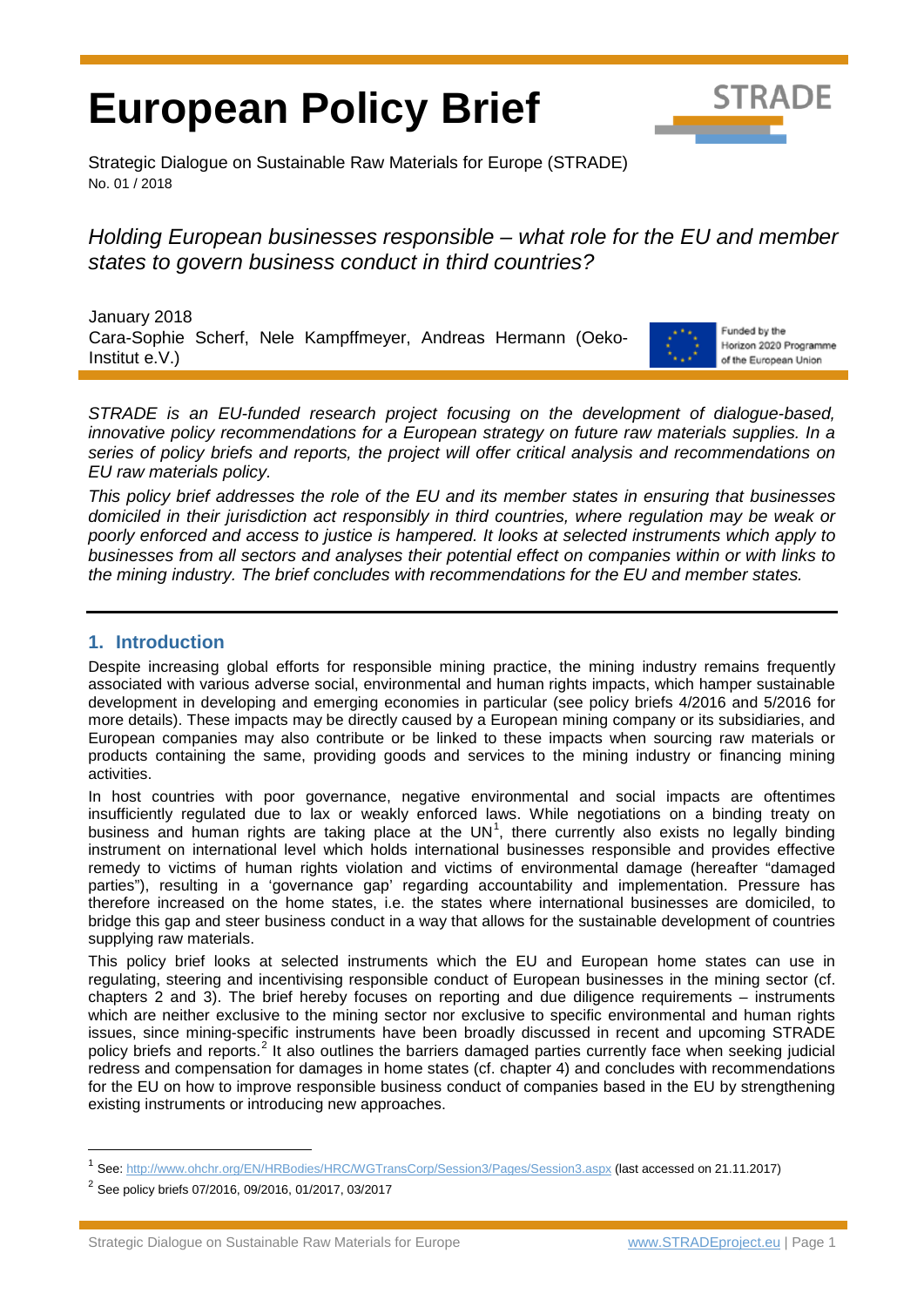# **2. Reporting requirements on environmental and social impacts**

There is increasing pressure on businesses towards more transparency in regard to social and environmental impacts. Pressure is hereby not only applied by civil society and end consumers but increasingly through governmental regulation as well as from financial markets. Regulation and investor demands primarily address large and listed companies. However, since reporting requirements usually include the topic of sustainable supply chain management, SMEs with business relations to larger corporations are in fact impacted by these requirements as well.

The main **regulatory impacts** stem from the EU directive on non-financial reporting (Directive 2014/95/EU<sup>[3](#page-1-0)</sup>), in some member states also commonly known as the EU directive on CSR reporting, and its implementation in member states. According to the directive, large public-interest companies with more than 500 employees have to report on environmental protection, social responsibility and treatment of employees, respect for human rights, anti-corruption and bribery as well as on diversity on company boards. However, a number of countries already had respective regulation in place which either meets the directives requirements or even exceeds them. France is often cited as a frontrunner on this subject. According to Grenelle II Article 225,<sup>[4](#page-1-1)</sup> all French companies with more than [5](#page-1-2)00 employees must provide information on 42 topics<sup>5</sup> on a comply-orexplain basis and the report has to be verified by a third party. Additionally, institutional investors are mandated to report on issues regarding  $CO<sub>2</sub>$  Emissions (Article 48, Energy Transition Law). Other examples which go beyond the EU directive are the Swedish case, where state-owned companies are required to submit an independently assured sustainability report in accordance with the GRI guidelines, and Denmark, where the scope of affected companies has been extended considerably in comparison to the EU directive, mandating all companies with more than 250 employees to publish a report.<sup>[6](#page-1-3)</sup>

The EU directive is subject of controversial debate. While business associations tend to claim that reporting costs, especially for small and medium enterprises, remain too high, $<sup>7</sup>$  $<sup>7</sup>$  $<sup>7</sup>$  civil society actors criticise that</sup> implementation in some member states is not far reaching enough.<sup>[8](#page-1-5)</sup> Overall, reporting requirements by law are seen as an important step in improving transparency regarding companies' sustainability performance and an incentive to implement respective management systems. It is also expected that requirements will further increase in the future.

Governments and civil society actors however are not the only institutions calling for more transparency. Environmental and social risks are increasingly regarded as relevant investment risks, leading **financial market** actors to request better information on non-financial investment criteria or, more commonly called, KPIs for ESG (Key Performance Indicators for Environmental, Social and Governance). Currently, this mainly applies to  $CO<sub>2</sub>$  emissions-related data since investments in sectors that either significantly contribute to climate change or are affected by it are considered high-risk.<sup>[9](#page-1-6)</sup> A growing number of stock exchanges such as the Hong Kong Stock Exchange however demand companies to report on a wider range of ESG criteria annually in order to be listed.[10](#page-1-7) The Canadian Toronto Stock Exchange even demands immediate disclosure if environmental or social information is deemed 'material'.<sup>11</sup>

#### What does this mean for the mining sector?

**Increased emphasis on transparency and benchmarking of company sustainability performance:** Requirements for businesses of all sectors to provide data on responsible business conduct will most

<span id="page-1-0"></span><sup>&</sup>lt;sup>3</sup> Directive 2014/95/EU of the European Parliament and of the Council of 22 October 2014 amending Directive 2013/34/EU as regards disclosure of non-financial and diversity information by certain large undertakings and groups, OJ L 330, 15.11.2014, p. 1–9.

<span id="page-1-1"></span><sup>&</sup>lt;sup>4</sup> The Grenelle II Act which was adopted in 2010 encompasses a broad range of environmental legislation.

<span id="page-1-2"></span><sup>&</sup>lt;sup>5</sup> Those 42 topics include social (employment, labour relations, health and safety), environmental (pollution, and waste management, energy consumption); and societal categories (social impacts, relations with stakeholders, human rights) (Kaya 2016).

<span id="page-1-3"></span><sup>6</sup> See[: https://www.accountancyeurope.eu/wp-content/uploads/FEE\\_position\\_paper\\_EU\\_NFI\\_Directive\\_final.pdf](https://www.accountancyeurope.eu/wp-content/uploads/FEE_position_paper_EU_NFI_Directive_final.pdf) (last accessed on 21.11.2017)

<span id="page-1-4"></span><sup>7</sup> See[: https://bdi.eu/artikel/news/die-umsetzung-der-csr-richtlinie/](https://bdi.eu/artikel/news/die-umsetzung-der-csr-richtlinie/) (last accessed on 21.11.2017)

<span id="page-1-5"></span><sup>&</sup>lt;sup>8</sup> See[: https://germanwatch.org/de/13596](https://germanwatch.org/de/13596) (last accessed on 21.11.2017)

<span id="page-1-6"></span><sup>&</sup>lt;sup>9</sup> See e.g.: DivestInvest.org; Gofossilfree.org (last accessed on 21.11.2017)

<span id="page-1-7"></span><sup>&</sup>lt;sup>10</sup> Disclosure requirements can also have unintended side-effects as has been the case, argued by some, with the Sarbanes-Oxley Act because they can increase costs and legal risks (Linck et al. 2005). This may encourage companies to be listed in less regulated stock markets or go private altogether. Later research however, indicates that even though costs have been high in the beginning, especially for SMEs, the assumption that the Act harmed the stock markets or had a negative impact on investment cannot be drawn conclusively from available data (Coates und Srinivasan 2013).

<span id="page-1-8"></span><sup>11</sup> See[: http://www.sseinitiative.org/](http://www.sseinitiative.org/) (last accessed on 21.11.2017)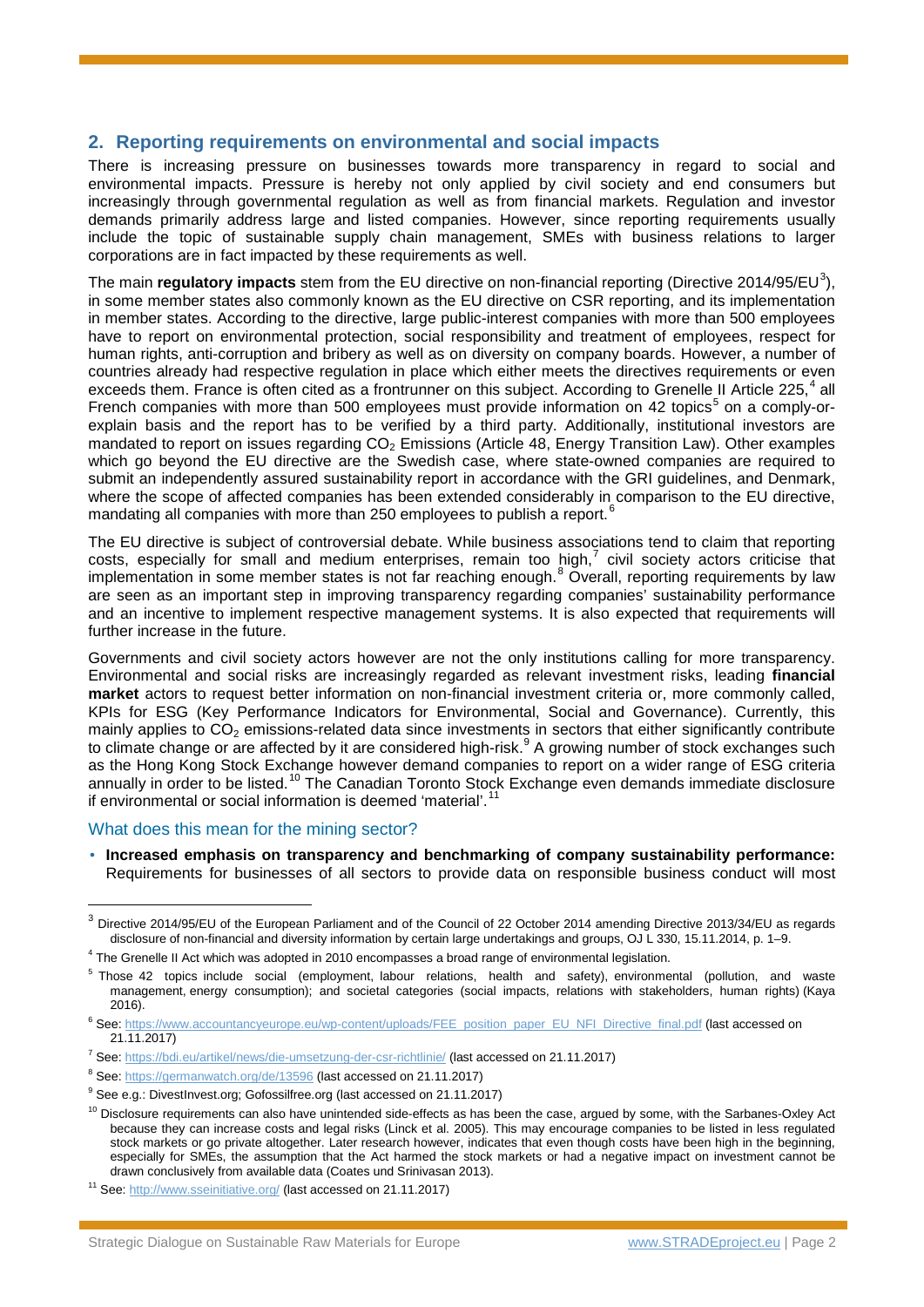likely increase in the future and widen in scope. Even where only a smaller number of larger or publicly listed companies are affected, requirements will likely get passed on to suppliers and business partners along the value chain.

- **Necessity to install management systems:** In order to be able to meet increasing non-financial reporting demands mining companies and those in related industries will have to implement adequate management systems (e.g. regarding human rights due diligence) to ensure the availability of information and data.
- **Higher reputational risks:** With increasing legal transparency requirements in place, the mining industry and linked sectors will become more transparent and therefore at higher risk of public scrutiny.

# **3. Institutionalizing due diligence**

#### *3.1.National efforts to mandate human rights due diligence*

*Due diligence* or *duty of care* as a legal obligation (or a voluntary commitment) is not a new concept (see also chapter 4.1, civil claims under tort law). For example, anti-corruption legislation such as the US Foreign Corrupt Practices Act and, more recently, the UK Bribery Act mandate businesses to conduct due diligence to manage and minimise the risk of corruption and bribery in connection with their operations worldwide.<sup>[12](#page-2-0)</sup> However, comprehensive human rights due diligence requirements for businesses were first laid out by the voluntary UN Guiding Principles on Business and Human Rights (UNGP) in 2011<sup>[13](#page-2-1)</sup>. Since then, several other voluntary instruments on international level have promoted the concept including the OECD Guidelines for Multinational Enterprises<sup>[14](#page-2-2)</sup> (see policy brief 3/2017).

Human rights due diligence requires companies to have the right policies and processes in place to prevent adverse human rights impacts and address them appropriately should they occur. Responsibility hereby not only applies to the company's own operations, products and services but to any impact the company may cause, contribute to or be directly linked to. A company may, for example, cause an adverse impact if it forces its own workers into involuntary overtime; may contribute to an adverse impact if it provides financing to a project that entails forced evictions; or may be directly linked to an adverse impact if one of its suppliers unknowingly subcontracts work to a company which violates applicable labour laws. Where a company causes or contributes to an adverse impact it should take the required steps to cease or prevent its contribution. Where it is linked to an adverse impact it still has a responsibility to act when made aware of any adverse impact and should use its leverage to effect change. Responsibility therefore extends to its subsidiaries, suppliers and other business partners.<sup>[15](#page-2-3)</sup>

Several countries have recently passed or are planning to pass legislation incorporating the concept of human rights due diligence.<sup>[16](#page-2-4)</sup>

The **United Kingdom passed the Modern Slavery Act**[17](#page-2-5) in March 2015. The Act requires companies carrying out business in the United Kingdom and with an annual turnover of at least £36 million to publish an annual statement outlining the steps the company has taken to identify and eradicate modern slavery and human trafficking from its own operations as well as its supply chain. In line with the comply-or-explain principle, the company may also declare that no steps have been taken if that is the case.

Beyond the obligation to publish an annual statement, the Act foresees no sanctioning mechanism and imposes no legal obligation to take any substantive measures to combat modern slavery and human trafficking. The Act is however believed to serve as an impetus for companies to publish a statement and introduce steps where necessary in order not to fall behind competitors or face reputational risks.

**France passed a law establishing a duty of vigilance<sup>[18](#page-2-6)</sup> for selected large companies which came into** force in March 2017. The law applies to French companies headquartered in France and employing at least

<span id="page-2-0"></span> $12$  The authors acknowledge the nexus between corruption and human rights in that corruption undermines democracy and the rule of law, leads to the violation of human rights and hampers development. Given the topic's complexity anti-corruption efforts and related legislation however cannot be discussed in greater detail in this brief.

<span id="page-2-1"></span><sup>13</sup> See[: http://www.ohchr.org/Documents/Publications/GuidingPrinciplesBusinessHR\\_EN.pdf](http://www.ohchr.org/Documents/Publications/GuidingPrinciplesBusinessHR_EN.pdf)

<span id="page-2-2"></span><sup>14</sup> See[: http://www.oecd.org/corporate/mne/](http://www.oecd.org/corporate/mne/)

<span id="page-2-3"></span><sup>15</sup> See[: http://www.ohchr.org/Documents/Publications/FAQ\\_PrinciplesBussinessHR.pdf](http://www.ohchr.org/Documents/Publications/FAQ_PrinciplesBussinessHR.pdf) (last accessed on 21.11.2017)

<span id="page-2-4"></span><sup>&</sup>lt;sup>16</sup> Examples not discussed in greater detail here include the California Transparency in Supply Chains Act and Swiss Responsible Business Initiative

<span id="page-2-5"></span><sup>17</sup> See[: http://www.legislation.gov.uk/ukpga/2015/30/contents/enacted](http://www.legislation.gov.uk/ukpga/2015/30/contents/enacted) (last accessed on 21.11.2017)

<span id="page-2-6"></span><sup>18</sup> Cf. Loi nº 2017-399 du 27 mars 2017 relative au devoir de vigilance des sociétés mères et des entreprises donneuses d'ordre, <https://www.legifrance.gouv.fr/eli/loi/2017/3/27/2017-399/jo/texte> (last accessed on 21.11.2017)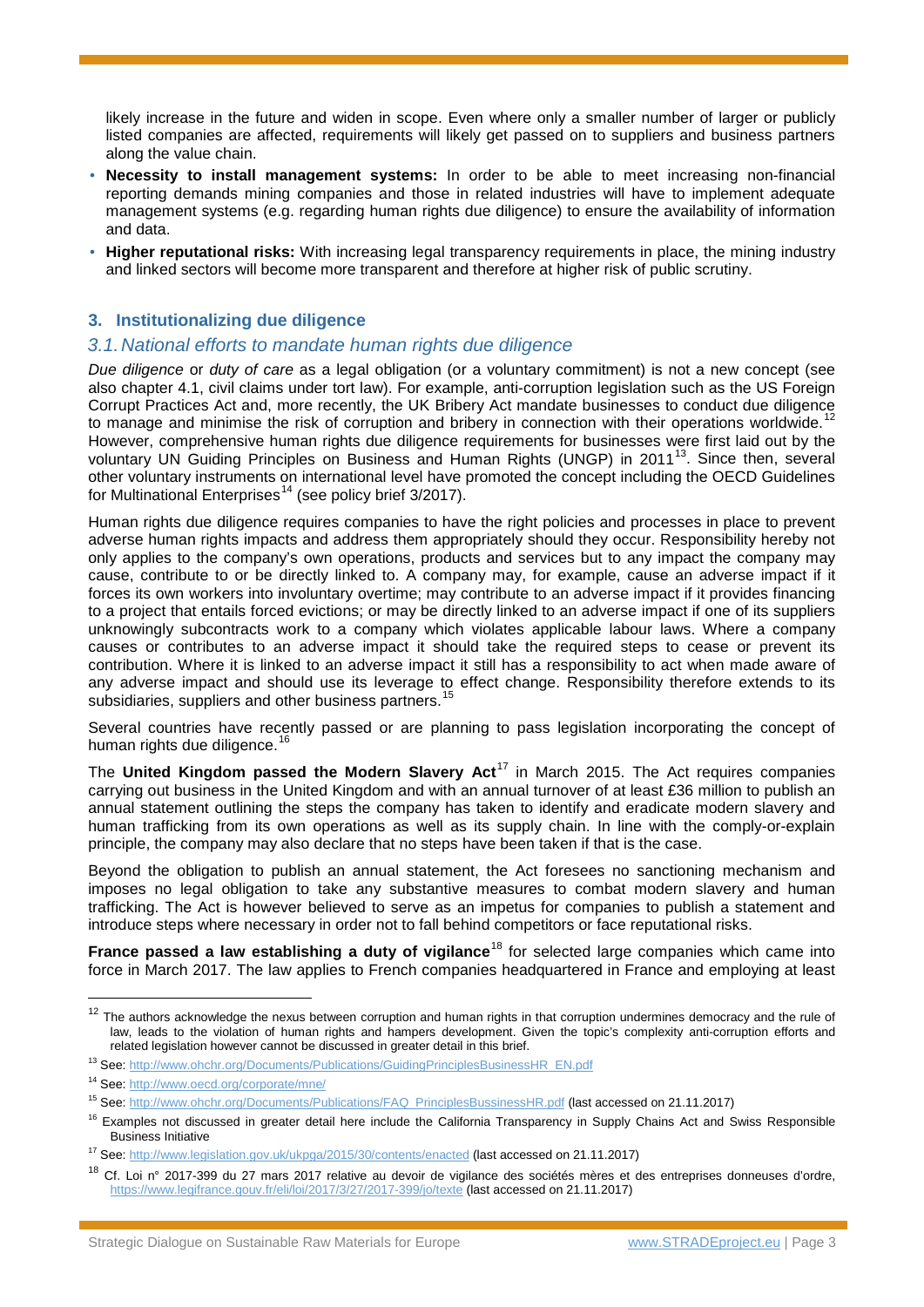5,000 employees worldwide including through subsidiaries, as well as foreign companies headquartered outside France, with French subsidiaries, employing at least 10,000 employees worldwide including through subsidiaries.<sup>[19](#page-3-0)</sup>

The law establishes a legally binding obligation to establish, publish and effectively implement a due diligence plan to identify and prevent adverse human rights or environmental impacts in connection with their operations. The company plan must hereby not only cover the company's own operations but also those of companies under its control, as well as of suppliers and subcontractors with whom the parent company or any of its subsidiaries has established a commercial relationship. Where companies default on their obligation to establish and implement such a plan, liability would apply.

Damaged parties can hold companies accountable in requiring judicial authorities to order a company to establish and publish a due diligence plan. Companies may also be subject to liability and compensation if a civil claim is brought on the company's alleged failure to establish or implement such a plan, resulting in harm. The requirements of the French law therefore notably differ from laws like the U.K. Modern Slavery Act or the California Transparency in Supply Chains Act<sup>[20](#page-3-1)</sup>, which merely require companies to report on their efforts, if any such efforts exist. The French law is also not limited to a specific human rights-related risk or a certain part of the value chain. However, it is limited in that it only applies to few large multinational companies – estimated at around 150. It currently also remains unclear how effective the law will be in changing business conduct and providing relief to damaged parties, or whether companies will merely seek to satisfy the legal requirements and refute liability claims on grounds of compliance.

#### *3.2.Further means to promote due diligence requirements*

Due diligence requirements can be promoted by governments in various ways, e.g. by including social, environmental and human rights performance as an exclusion criterion or criterion for preferential treatment. The UK's **export credit** agency UK Export Finance (UKEF) conducts due diligence by reviewing and benchmarking projects or existing operations that seek export credit support with respect to their environmental, social and human rights risks. It bases its approach on the OECD Common Approaches for Officially Supported Export Credits and Environmental and Social Due Diligence ('Common Approaches')<sup>[21](#page-3-2)</sup> as well as the Equator Principles, an environmental and social risk management framework.<sup>[22](#page-3-3)</sup> In addition, statements by the country's OECD NCP regarding the company's human rights record are taken into consideration.[23](#page-3-4) Similarly, the German Government conducts a comprehensive risk assessment in line with international standards when granting export credit guarantees for a credit period of more than two years and a contract value of at least EUR 15 million. Where there is a serious environmental or social risk, the risk assessment applies irrespective of the credit period and the contract value involved.<sup>[24](#page-3-5)</sup>

**Public procurement** presents another significant lever in promoting due diligence requirements. A survey of 20 jurisdictions worldwide however suggests that, at present, procurement laws and practices fail to ensure that social, environmental and human rights criteria are taken up in public contracts and that only few countries apply respective measures.<sup>[25](#page-3-6)</sup> In the Netherlands, since 2013, all tenders by the national government exceeding a certain threshold value must include a set of social criteria. A study by SOMO however found that these criteria are rarely adequately applied or monitored.<sup>[26](#page-3-7)</sup> Sweden's National Agency for Public Procurement included award criteria on conflict minerals in accordance with the OECD Due Diligence Guidance for Responsible Supply Chains of Minerals from Conflict-Affected and High-Risk Areas in a tender for mobile phones but ultimately none of the bidders were able to report such.<sup>[27](#page-3-8)</sup> Under British and

<span id="page-3-0"></span> $19$  A company is considered a subsidiary if another company owns more than 50% of its capital

<span id="page-3-1"></span><sup>20</sup> See[: https://oag.ca.gov/SB657](https://oag.ca.gov/SB657) (last accessed on 21.11.2017)

<span id="page-3-2"></span><sup>&</sup>lt;sup>21</sup> See[: http://www.oecd.org/tad/xcred/oecd-recommendations.htm](http://www.oecd.org/tad/xcred/oecd-recommendations.htm) (last accessed on 21.11.2017)

<span id="page-3-3"></span><sup>&</sup>lt;sup>22</sup> See[: http://www.equator-principles.com/](http://www.equator-principles.com/) (last accessed on 21.11.2017)

<span id="page-3-4"></span><sup>&</sup>lt;sup>23</sup> See[: https://www.gov.uk/government/uploads/system/uploads/attachment\\_data/file/604438/UKEF-statement-on-how-it-addresses](https://www.gov.uk/government/uploads/system/uploads/attachment_data/file/604438/UKEF-statement-on-how-it-addresses-human-rights-march-2017.pdf)[human-rights-march-2017.pdf](https://www.gov.uk/government/uploads/system/uploads/attachment_data/file/604438/UKEF-statement-on-how-it-addresses-human-rights-march-2017.pdf) (last accessed on 21.11.2017)

<span id="page-3-5"></span><sup>&</sup>lt;sup>24</sup> See[: https://www.agaportal.de/en/main-navigation/exporte-exportkreditgarantien/verfahren-exportkreditgarantien/umwelt](https://www.agaportal.de/en/main-navigation/exporte-exportkreditgarantien/verfahren-exportkreditgarantien/umwelt-sozialpruefung-exportkreditgarantien)[sozialpruefung-exportkreditgarantien](https://www.agaportal.de/en/main-navigation/exporte-exportkreditgarantien/verfahren-exportkreditgarantien/umwelt-sozialpruefung-exportkreditgarantien) (last accessed on 21.11.2017)

<span id="page-3-6"></span><sup>25</sup> See[: http://www.hrprocurementlab.org/wp-content/uploads/2016/06/Public-Procurement-and-Human-Rights-A-Survey-of-Twenty-](http://www.hrprocurementlab.org/wp-content/uploads/2016/06/Public-Procurement-and-Human-Rights-A-Survey-of-Twenty-Jurisdictions-Final.pdf)[Jurisdictions-Final.pdf](http://www.hrprocurementlab.org/wp-content/uploads/2016/06/Public-Procurement-and-Human-Rights-A-Survey-of-Twenty-Jurisdictions-Final.pdf) (last accessed on 21.11.2017)

<span id="page-3-7"></span><sup>&</sup>lt;sup>26</sup> See[: https://www.somo.nl/wp-content/uploads/2014/03/A-review-of-Dutch-policy-for-socially-responsible-public-procurement.pdf](https://www.somo.nl/wp-content/uploads/2014/03/A-review-of-Dutch-policy-for-socially-responsible-public-procurement.pdf) (last accessed on 21.11.2017)

<span id="page-3-8"></span><sup>&</sup>lt;sup>27</sup> See[: http://www.hrprocurementlab.org/wp-content/uploads/2016/06/Public-Procurement-and-Human-Rights-A-Survey-of-Twenty-](http://www.hrprocurementlab.org/wp-content/uploads/2016/06/Public-Procurement-and-Human-Rights-A-Survey-of-Twenty-Jurisdictions-Final.pdf)[Jurisdictions-Final.pdf](http://www.hrprocurementlab.org/wp-content/uploads/2016/06/Public-Procurement-and-Human-Rights-A-Survey-of-Twenty-Jurisdictions-Final.pdf) (last accessed on 21.11.2017)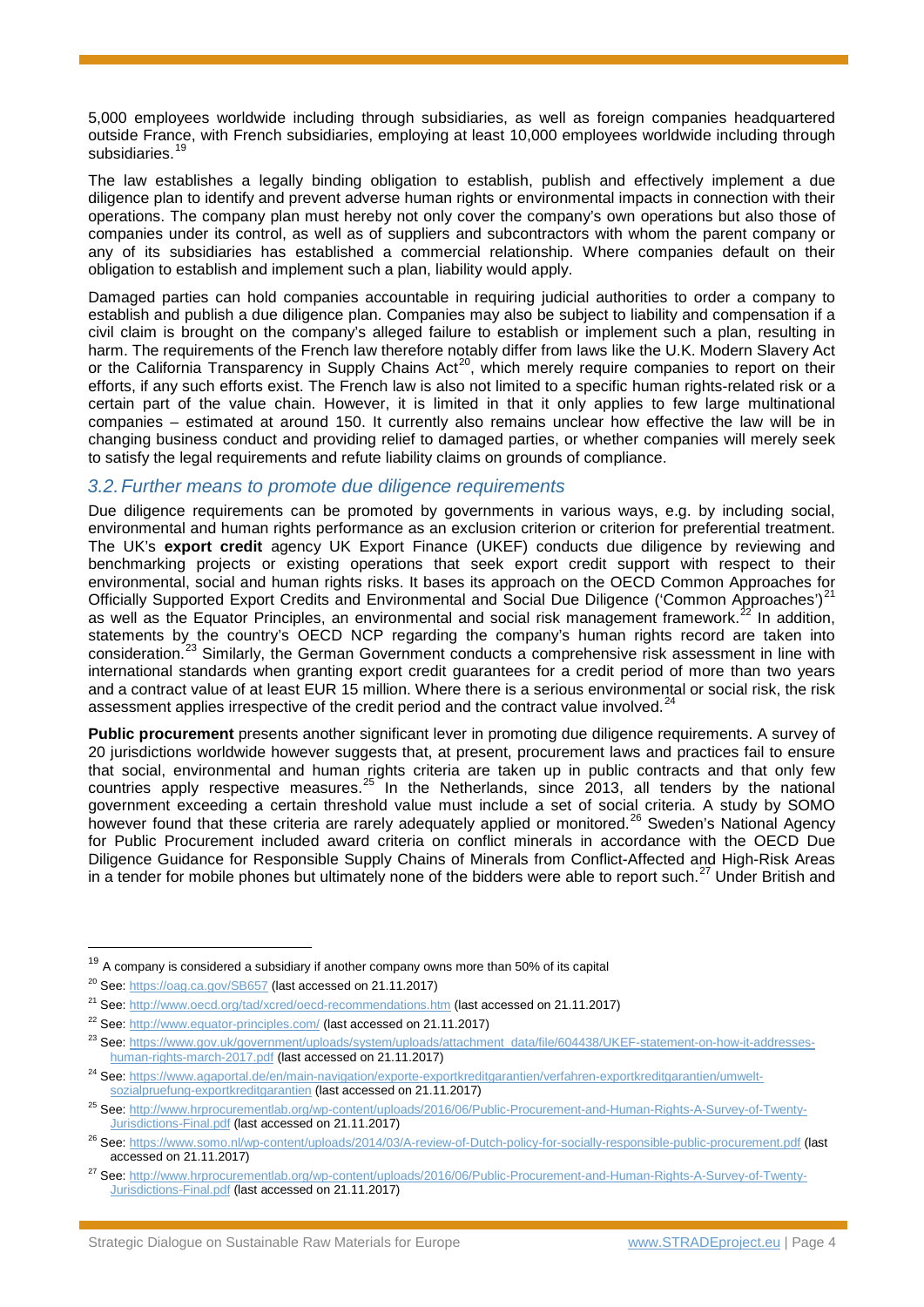Italian public procurement rules, for example, tenderers may be excluded from bidding for human rights abuses and other grave misconduct.<sup>2</sup>

**State-owned enterprises** may be required to satisfy special requirements and expectations with respect to sustainable business. The Swedish Government requires wholly state-owned companies to observe the UNGP, the OECD Guidelines and other international frameworks and integrate sustainability into their business strategy. All state-owned companies are also required to annually report in line with the GRI Sustainability Reporting Guidelines (G4).<sup>[29](#page-4-1)</sup> The Guidelines reflect the key elements of the UNGP on human rights due diligence.

#### What does this mean for the mining sector?

**Trend to legally mandate human rights due diligence**: There is a growing trend among European and other countries to legally mandate either the establishment of human rights due diligence processes and/or reporting on the same. These requirements apply irrespective of the sector but are currently mostly limited to larger companies or companies of great public interest. However, since due diligence requirements encompass (parts of) the company's value chain they are likely to be handed down to suppliers and business partners not directly affected by the law.

**Trend to include due diligence requirements:** Many export credit agencies already conduct comprehensive due diligence when reviewing projects and transactions including in the mining sector. There also appears to be a gradual trend in addressing social and environmental criteria in public procurement which may indirectly affect the mining sector whenever products containing raw materials are procured by authorities in the EU. Procurement authorities may require businesses to adhere to a certain certification scheme or put in place and provide documentation on due diligence processes. Operational requirements may prove especially suited where traceability in global supply chains presents a challenge.

**Emergence of good practices**: Taking into account current developments, awareness on human rights due diligence will further rise and lead to the emergence and consolidation of good and best practices across sectors. Information on companies' due diligence efforts is already widely shared, e.g. in annual sustainability reports or as part of the statement required from British companies under the Modern Slavery Act.

# **4. Access to remedy**

#### *4.1.Judicial mechanisms*

National states have the primary responsibility to ensure that damaged parties have access to effective remedy. And while economic globalisation has led to an unprecedented increase in transnational (corporate) activities, damaged parties can usually only seek judicial redress and compensation for damages through national courts. Given that host states with weak governance oftentimes offer little to no prospect of remedy, damaged parties thus increasingly turn to the states in which businesses are domiciled. Increasing pressure has also been applied on home states to take responsibility for regulating unlawful acts by their businesses in third countries.

#### *4.1.1. Country-specific examples*

Corporate violations in third countries have been dealt with both under criminal and civil law. However, the majority of cases have been brought as civil action under common law jurisdictions.

In the United States, the 1789 Alien Tort Claims Act (ATCA) is a statute that permits non-U.S. citizens to bring civil lawsuits before US courts for violations of public international law or a treaty of the United States. Since the 1990s, it was increasingly used to sue transnational corporations for violations in third countries. However, in April 2013 the U.S. Supreme Court held that the 'presumption against extraterritoriality', i.e. the presumption that US laws shall not apply to other sovereign countries, also holds valid for the ATCA.  $^{30}$  $^{30}$  $^{30}$ Therefore, claims involving human rights abuses or other violations of international law alleged to have occurred in foreign countries will generally not be allowed under the Act. Since the Supreme Court's decision, the vast majority of pending cases have been dismissed on grounds that the alleged violation occurred outside the United States. The statute has thus been greatly limited in scope.

<span id="page-4-0"></span><sup>&</sup>lt;sup>28</sup> See: [https://www.gov.uk/government/uploads/system/uploads/attachment\\_data/file/236901/BHR\\_Action\\_Plan\\_-](https://www.gov.uk/government/uploads/system/uploads/attachment_data/file/236901/BHR_Action_Plan_-_final_online_version_1_.pdf) [\\_final\\_online\\_version\\_1\\_.pdf](https://www.gov.uk/government/uploads/system/uploads/attachment_data/file/236901/BHR_Action_Plan_-_final_online_version_1_.pdf) (last accessed on 21.11.2017)

<span id="page-4-1"></span><sup>&</sup>lt;sup>29</sup> See[: http://www.government.se/49b750/contentassets/539615aa3b334f3cbedb80a2b56a22cb/sustainable-business---a-platform-for](http://www.government.se/49b750/contentassets/539615aa3b334f3cbedb80a2b56a22cb/sustainable-business---a-platform-for-swedish-action)[swedish-action](http://www.government.se/49b750/contentassets/539615aa3b334f3cbedb80a2b56a22cb/sustainable-business---a-platform-for-swedish-action) (last accessed on 21.11.2017)

<span id="page-4-2"></span><sup>30</sup> See[: https://www.asil.org/insights/volume/17/issue/12/supreme-court-holds-alien-tort-statute-does-not-apply-conduct-foreign](https://www.asil.org/insights/volume/17/issue/12/supreme-court-holds-alien-tort-statute-does-not-apply-conduct-foreign)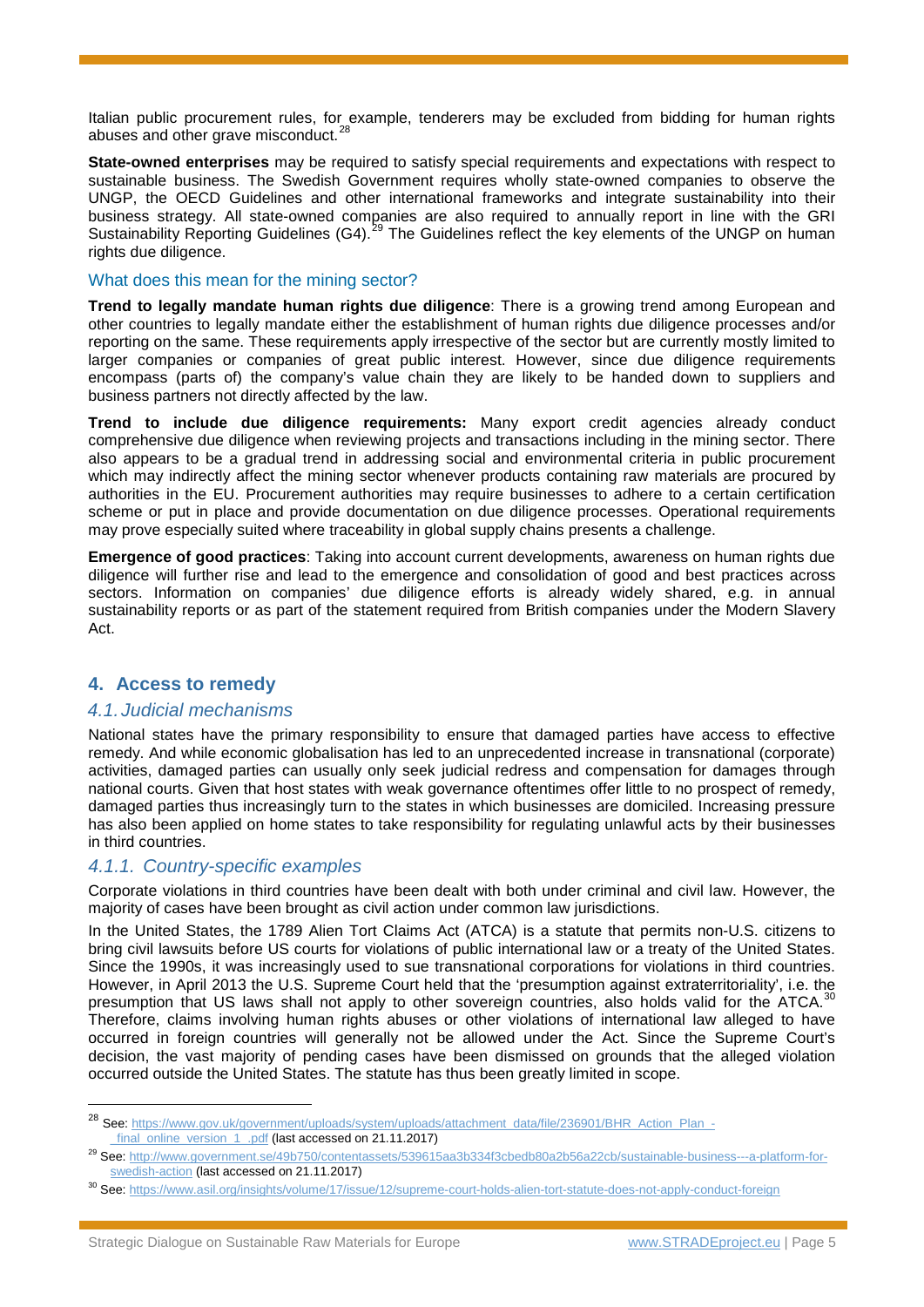In other common law jurisdictions such as the United Kingdom and Australia, civil claims on alleged violations by businesses in third countries have been brought under general tort law (regulating liability such as product liability). In tort law, the *duty to care* may impose a legal obligation on parent companies to control its subsidiaries to the effect that acts or omissions likely to cause harm to others are avoided.<sup>[31](#page-5-0)</sup>

# *4.1.2. General obstacles in accessing judicial remedy*

The transnational context in general presents various political, legal and practical obstacles which combined make it very difficult and oftentimes impossible for damaged parties to seek compensation.

**Political obstacles:** Plaintiffs may face repressive or even criminal action where the government of the respective "host state" is keen to protect economic interests of the extractive industries, the government or other parties who benefit from mining activities. Legal and administrative institutions of the "host state" will also need to possess a minimum degree of functionality in order to conduct research, hand over evidence to the home state or otherwise support the proceedings abroad.<sup>[32](#page-5-1)</sup>

**Legal obstacles:** Home states' courts may consider the jurisdiction of the host state or another jurisdiction as the more appropriate venue for the case and prevent it from moving forward under the *forum non conveniens* doctrine. According to this common law legal doctrine, courts may refuse to take jurisdiction over matters where there is a more appropriate forum available to the parties. As a doctrine of the conflict of laws, *forum non conveniens* applies between courts in different countries and between courts in different jurisdictions in the same country. In the European Union, however, the Brussels I Regulation (Art. 2ff, 60, Brussels I) mandates member states to hear cases on alleged human rights violations in third countries committed by multinational corporations domiciled in the European Union.<sup>[33](#page-5-2)</sup>

Where jurisdiction has been established, courts must nevertheless choose which law to apply. Applying the law of the host state may prevent damaged parties from receiving effective remedy. In the European Union, as per the Rome II Regulation (Art. 4, Rome II) the law of the state in which the damage occurred is generally applicable (cf. Regulation (EC) No 864/2007 of the European Parliament and of the Council of 11 July 2007 on the law applicable to non-contractual obligations (Rome II, OJ L 199/40)).<sup>[34](#page-5-3)</sup> In many jurisdictions, damaged parties are also limited in their legal options and can only bring a civil but no criminal claim. Legal systems may also not provide for criminal liability for corporate entities, instead limiting liability to natural persons (e.g. representatives of a corporate entity), as is the case for Germany. Difficulties in obtaining and admitting evidence presents another major challenge since in most legal systems the burden of evidence lies with the victim. In continental European legal systems particularly, the defendant company is usually not obliged to disclose information in its possession that could be used as evidence against it.<sup>[35](#page-5-4)</sup>

Another major obstacle is the way corporate groups are usually organised into multiple legal entities and subsidiaries with varying degrees of influence. The principle of limited liability, common in most legal systems, means that parent companies will not be automatically held legally responsible for alleged violations by their subsidiary merely because of the fact of ownership or control, and even less so for alleged violations by suppliers or business partners (Featherby 2011). Parent companies may however be held liable where the legal system imposes a *duty of care,* as outlined above. The ways in which the concept of human rights due diligence as laid out by the UNGP could inform the application of criminal or civil law and hold companies responsible not only for actions of their subsidiaries but possibly also suppliers and other business partners currently remains unclear (see also chapter 3.1).<sup>[36](#page-5-5)</sup> Moreover, legal systems may not provide for class action mechanisms, i.e. lawsuits where a group of damaged parties is collectively represented and legal costs can therefore be significantly reduced.<sup>3</sup>

**Practical obstacles:** Transnational litigation proves challenging for various logistical and financial reasons. It can be extremely costly due to the costs of legal and technical experts, the costs associated with gathering evidence and the sheer length of litigation processes. Legal aid is usually limited or not available to foreign damaged parties who typically have very limited financial resources and find themselves opposed by powerful law firms. Claimants thus often rely on the support from pro bono law firms, "no win no fee" lawyers or suitably qualified and experienced local civil society organisations. The problem is exacerbated by the fact

<span id="page-5-3"></span> $34$  Ibid

<span id="page-5-0"></span> <sup>31</sup> See:<https://www.ciaonet.org/attachments/8443/uploads>

<span id="page-5-1"></span><sup>32</sup> See[: https://www.ecchr.eu/en/documents/publications/ecchr-publications/studies-and-reports/articles/holding-companies](https://www.ecchr.eu/en/documents/publications/ecchr-publications/studies-and-reports/articles/holding-companies-accountable.html)[accountable.html](https://www.ecchr.eu/en/documents/publications/ecchr-publications/studies-and-reports/articles/holding-companies-accountable.html)

<span id="page-5-2"></span><sup>33</sup> See[: http://corporate-responsibility.org/wp-content/uploads/2015/02/eu\\_business.pdf](http://corporate-responsibility.org/wp-content/uploads/2015/02/eu_business.pdf)

<span id="page-5-4"></span><sup>35</sup> See[: https://www.ecchr.eu/en/documents/publications/ecchr-publications/studies-and-reports/articles/holding-companies](https://www.ecchr.eu/en/documents/publications/ecchr-publications/studies-and-reports/articles/holding-companies-accountable.html)[accountable.html](https://www.ecchr.eu/en/documents/publications/ecchr-publications/studies-and-reports/articles/holding-companies-accountable.html)

<span id="page-5-5"></span><sup>&</sup>lt;sup>36</sup> See[: https://www.ecchr.eu/en/documents/publications/ecchr-publications/studies-and-reports/articles/holding-companies](https://www.ecchr.eu/en/documents/publications/ecchr-publications/studies-and-reports/articles/holding-companies-accountable.html)[accountable.html](https://www.ecchr.eu/en/documents/publications/ecchr-publications/studies-and-reports/articles/holding-companies-accountable.html)

<span id="page-5-6"></span><sup>37</sup> Ibid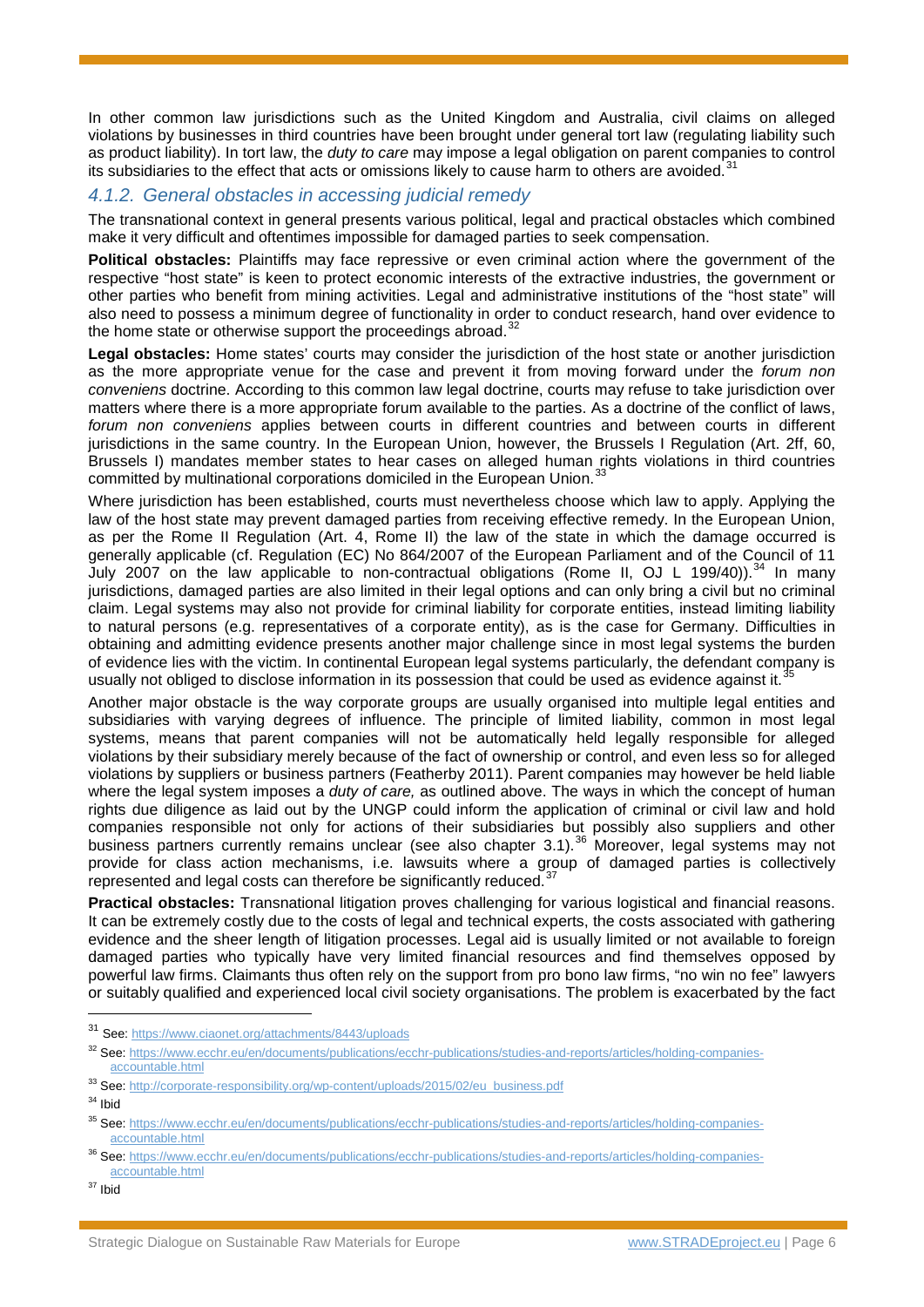that in many European and other jurisdictions the "loser pays principle" applies, meaning the unsuccessful party must pay the other party's costs.<sup>3</sup>

Overall, the home states' legal systems mostly allow for companies to avoid liability, even in cases of grave misconduct. The majority of claims either fail or are settled out of court.<sup>[39](#page-6-1)</sup> In addition, international trade agreements provide for mechanisms such as investor-state dispute settlements which allow businesses to pursue their economic interests while constraining the host states in legislating in the public interest and implementing stricter social, environmental and human rights laws or putting them at risk of international arbitration in case they do.<sup>[40](#page-6-2)</sup> No such venue exists for states or civil society to hold businesses responsible. While this may appear convenient to the individual company it can have serious consequences for political stability and societies' trust in democratic systems. It can also be detrimental to free trade when this increasing lack of trust in democratic institutions results in severe opposition to new trade agreements as has been the case with TTIP.

# *4.2.Non-judicial grievance mechanisms*

Non-judicial grievance mechanisms (NJGM) are meant to complement judicial options in granting claimants alternative access to remedy when alleged abuses by businesses have occurred. Non-judicial processes may be used to avoid judicial processes, in parallel, or may even take effect where a legal case has already been filed and a resolution is sought prior to the court's decision.

Non-judicial grievance mechanisms vary in scope and form. They may be based on law or voluntary standards; adjucative or mediation-based; public or private; at national or international level; company or industry-specific; and address corporations directly or indirectly when a complaint is filed against a government for allegedly failing to protect its citizens against the company's human rights violations. They also follow different procedures. For example, claims may have to be made by the damaged parties or a representative.

However, according to principle 31 of the Guiding Principles on Business and Human Rights, all NJGM should meet certain **effectiveness criteria**: they should be legitimate, accessible, predictable, equitable, transparent and rights-compatible. Additionally they are supposed to be a source of continuous learning and be based on engagement and dialogue (United Nations 2011, S. 33–34).

The most established NJGM is part of the OECD's Guidelines for Multinational Enterprises institutional framework – the **OECD National Contact Points**. All governments adhering to the OECD Guidelines for Multinational Enterprises are required to set up a National Contact Point (NCP), with the purpose of resolving issues stemming from an alleged non-compliance with the guidelines by national companies. While the Contact Points' impartiality has been criticised among other things, there is a significant number of cases where so-called "specific instances" have been resolved in favour of the damaged parties, or where a mediated agreement between both parties could be agreed. Their institutional and financial backing also allows for continuous improvement, and it is expected that the OECD National Contact Points will gain further relevance in future.<sup>[41](#page-6-3)</sup> Another interesting example of a state-sponsored NJGM is the Canadian CSR Counsellor. Upon the Counsellor's suggestion, a company which has been involved in human rights violations and is not willing to participate in the Counsellor's investigation or mediation schemes may be version of diplomatic current of Conservation and the vital and the vital state of the conservation of the conserva penalised by the withdrawal of diplomatic support in foreign markets by the Government of Canada.

Other NJGMs are connected to **voluntary sector initiatives** such as the Round Table on Palmoil<sup>[44](#page-6-6)</sup>, the Fair Wear Foundation<sup>[45](#page-6-7)</sup> or the EITI`s grievance procedure<sup>46</sup>. Other well established NJGMs can be found in the

<span id="page-6-0"></span> <sup>38</sup> See: [http://corporate-responsibility.org/wp-content/uploads/2015/02/eu\\_business.pdf](http://corporate-responsibility.org/wp-content/uploads/2015/02/eu_business.pdf)

<span id="page-6-1"></span><sup>&</sup>lt;sup>39</sup> For an overview on selected lawsuits, see:<https://www.ciaonet.org/attachments/8443/uploads> (last accessed on

<span id="page-6-2"></span><sup>40</sup> See[: http://www.ohchr.org/EN/NewsEvents/Pages/DisplayNews.aspx?NewsID=16031](http://www.ohchr.org/EN/NewsEvents/Pages/DisplayNews.aspx?NewsID=16031) (last accessed on 21.11.2017)

<span id="page-6-3"></span><sup>&</sup>lt;sup>41</sup> There is ample literature on the evaluation of the OECDs National Contact points. See for example: the Annual Reports on the OECD Guidelines for Multinational Enterprises [\(http://mneguidelines.oecd.org/annualreportsontheguidelines.htm](http://mneguidelines.oecd.org/annualreportsontheguidelines.htm) (last accessed on 21.11.2017)), the National Contact Points Peer Reviews [\(https://mneguidelines.oecd.org/ncppeerreviews.htm](https://mneguidelines.oecd.org/ncppeerreviews.htm) (last accessed 21.11.2017)) or for a more critical perspective:<https://www.oecdwatch.org/> (last accessed 21.11.2017). Additionally it is possible to search the Database of Specific Instances:<http://mneguidelines.oecd.org/database/> (last accessed 21.11.2017).

<span id="page-6-8"></span><span id="page-6-7"></span><span id="page-6-4"></span><sup>42</sup> See[: http://www.international.gc.ca/trade-agreements-accords-commerciaux/topics-domaines/other-autre/csr-strat-rse.aspx?lang=eng](http://www.international.gc.ca/trade-agreements-accords-commerciaux/topics-domaines/other-autre/csr-strat-rse.aspx?lang=eng) (last accessed on 26.01.2018)

<span id="page-6-5"></span><sup>&</sup>lt;sup>43</sup> In January 2018 the Canadian government announced that the previous position of CSR Counsellor will be transformed into an "Ombudsman", responsible for the mining as well as other sectors and granted additional investigative power (See: [http://www.hilltimes.com/2018/01/16/champagne-announce-new-ombudsman-corporate-responsibility-wednesday-years-long](http://www.hilltimes.com/2018/01/16/champagne-announce-new-ombudsman-corporate-responsibility-wednesday-years-long-campaign-human-rights-groups/131079)[campaign-human-rights-groups/131079](http://www.hilltimes.com/2018/01/16/champagne-announce-new-ombudsman-corporate-responsibility-wednesday-years-long-campaign-human-rights-groups/131079) (last accessed on 26.01.2018)). However, there is currently no official document available and the exact terms cannot be assessed.

<span id="page-6-6"></span><sup>44</sup> See[: https://www.rspo.org/members/status-of-complaints](https://www.rspo.org/members/status-of-complaints) (last accessed on 21.11.2017)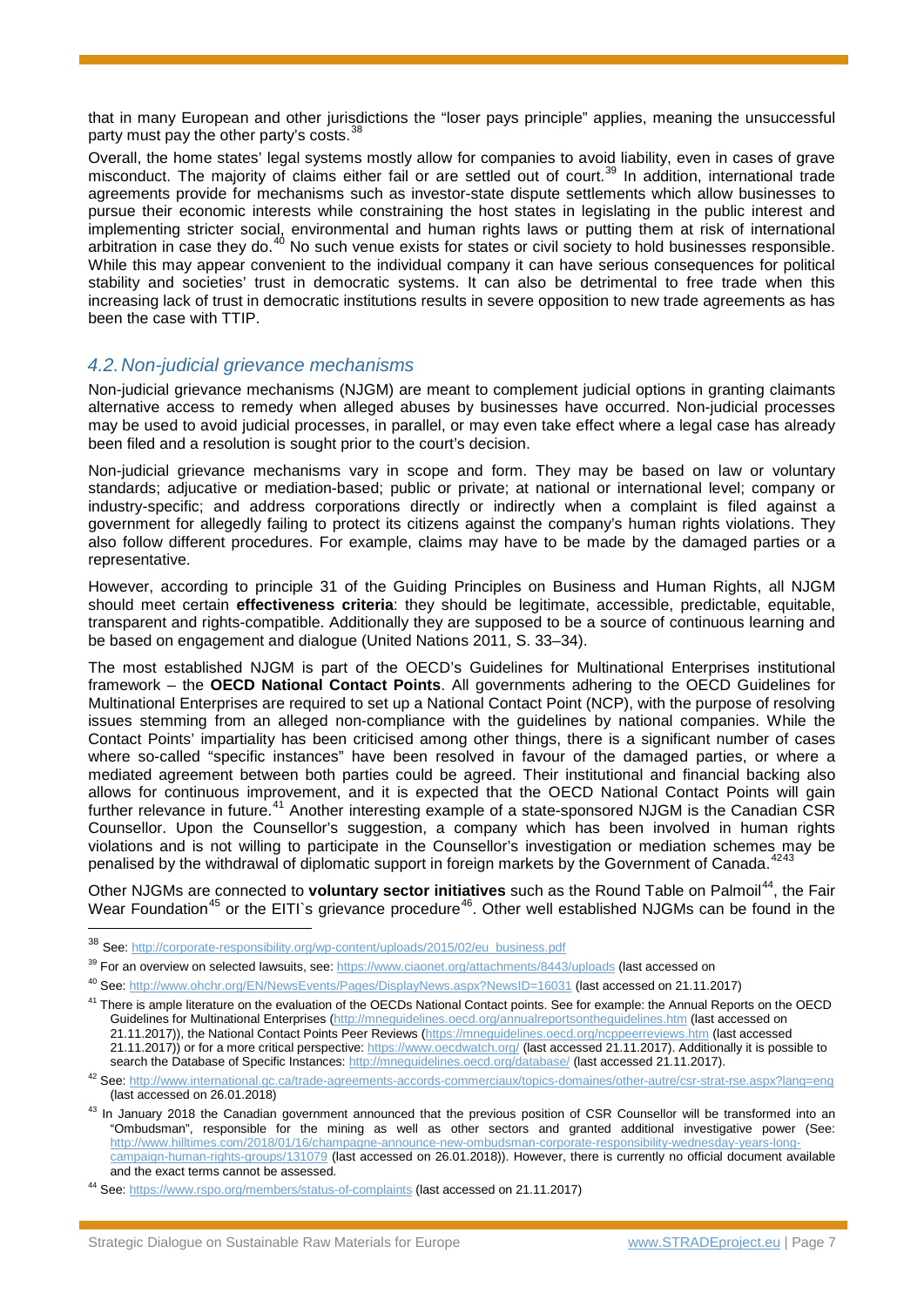**development finance sector** – with most development finance institutions (DFI) having their own institutionalised processes as well as cooperating in the IAMnet (Independent Accountability Mechanisms Network)<sup>47</sup>. Additionally, **company or operational-level** NJGM exist, such as the Adidas complaint system<sup>[48](#page-7-1)</sup> or the BASF Community Advisory Panel<sup>49</sup>.

NJGMs can have certain **advantages** for both the complainants and the company concerned vis-à-vis judicial procedures. First, they can save time and costs on both sides and be more easily accessible for the person or group seeking remedy. Secondly, there can be positive effects inherent in the process which is usually non-adversarial and instead relies on mediation, dialogue and relationship-building. This means conflicts can be addressed at an earlier stage or even preventively, potentially avoiding escalation. Additionally, the possibility of reaching a solution providing effective remedy may be higher. For one, legal proceedings can last many years at which point even when the outcome is in favour of the complainants compensation for damages might come too late, for example when communities are evicted from their land. Cases involving communities or larger groups of individuals usually also require more complex solutions since interests and grievances differ within the group or community itself.

However, NJGMs have also been the subject of **criticism**. General complaints refer to a lack of transparency, impartiality or effectiveness. Others claim that hurdles for complainants remain too high and that the power imbalance is not sufficiently addressed (Miller-Dawkins et al. 2016; SOMO 2014). Certain companies have even been accused of using NJGM to exclude any legal claims (Coumans 2017).

#### What does this mean for the mining sector?

**Judicial mechanisms mostly fail to provide remedy:** Mining activities often take place in developing countries with poor rule of law and high corruption. When harm occurs damaged parties are offered little to no prospect of effective judicial remedy in those countries. Access to judicial remedy in the home states of multinational corporations is also greatly limited if not impossible. In any case, a corporation's liability would not extend to its suppliers or business partners and only under certain circumstances to its subsidiaries.

**Growing pressure to reflect the reality of transnational business:** There is growing pressure on businesses to take responsibility for the benefits they reap from their operations worldwide including activities they may only be linked to via suppliers or business partners. "Home states" have also been pressed to find ways to legally mandate responsible business conduct, e.g. by imposing due diligence requirements (compare chapters 2, 3.1 and 3.2).

**Reputational risk:** Legal cases and non-legal grievances may always pose a reputational risk for the company in question as well as other companies that can be linked to its operations, products or services. Regarding only the OECDs National Contact Points 72 cases in relation to mining activities have been filed worldwide (EU: 29) to date. $50$ 

**Non-judicial grievance mechanisms on a sectoral or company level:** Non-judicial grievance mechanisms may provide effective remedy and should complement judicial mechanisms. When designing such mechanisms, mining companies and related industries should consider existing guidelines on the design of effective mechanisms as well as best practices. It has to be emphasised, however, that beneficial results will only occur where grievance mechanisms are aligned with a general business strategy which respects the interests of employees, communities and other stakeholders affected by the company's operations.

# **5. What role for the EU?**

Pressure on international businesses across all sectors is growing to act more responsibly and be more transparent on the social and environmental impacts they may cause, contribute to or be linked to. Consequently, businesses in the mining sector will have to meet these requirements and implement adequate management systems (e.g. regarding human rights due diligence), accordingly.

 <sup>45</sup> See[: https://www.fairwear.org/resource/fwf-complaints-procedure-2014/](https://www.fairwear.org/resource/fwf-complaints-procedure-2014/) (last accessed on 21.11.2017)

<sup>46</sup> See[: https://eiti.org/voicing-concerns](https://eiti.org/voicing-concerns) (last accessed on 21.11.2017)

<span id="page-7-0"></span><sup>47</sup> See[: http://independentaccountabilitymechanism.net/](http://independentaccountabilitymechanism.net/) (last accessed on 21.11.2017)

<span id="page-7-1"></span><sup>48</sup> See[: https://www.adidas-group.com/media/filer\\_public/3a/a8/3aa87bcf-9af9-477b-a2a5-](https://www.adidas-group.com/media/filer_public/3a/a8/3aa87bcf-9af9-477b-a2a5-100530e46b19/adidas_group_complaint_process_october_2014.pdf) [100530e46b19/adidas\\_group\\_complaint\\_process\\_october\\_2014.pdf](https://www.adidas-group.com/media/filer_public/3a/a8/3aa87bcf-9af9-477b-a2a5-100530e46b19/adidas_group_complaint_process_october_2014.pdf) (last accessed on 21.11.2017)

<span id="page-7-2"></span><sup>&</sup>lt;sup>49</sup> See[: https://www.basf.com/us/en/company/sustainability/responsible-partnering/community-advisory-panels.html](https://www.basf.com/us/en/company/sustainability/responsible-partnering/community-advisory-panels.html) (last accessed on 21.11.2017)

<span id="page-7-3"></span><sup>50</sup> See[: http://mneguidelines.oecd.org/database/searchresults/?q=\(Sector:\(Mining%20and%20quarrying\)\)](http://mneguidelines.oecd.org/database/searchresults/?q=(Sector:(Mining%20and%20quarrying))) (last accessed on 21.11.2017)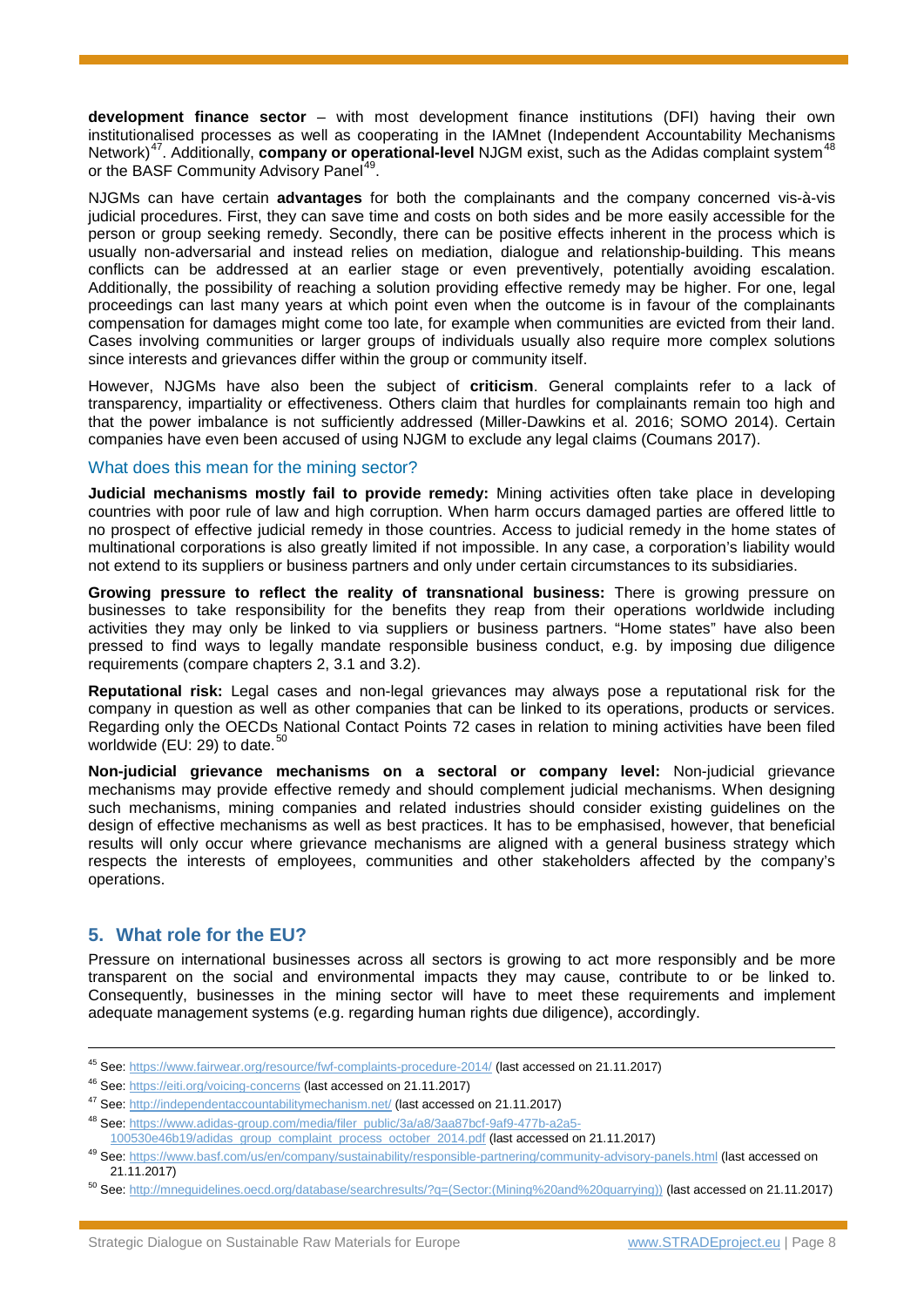However, at present no legally binding instrument exists on international level which can hold international businesses (including those in the mining sector) responsible and provide effective remedy to damaged parties. There is thus a clear role for the EU and national governments to promote responsible conduct in third countries of businesses located within their jurisdiction, including support to overcome the various political, legal and practical obstacles which the transnational context currently presents to damaged parties seeking judicial redress.

Part of this can be achieved through strengthening existing EU regulations and directives on responsible business conduct starting with a revision of the **CSR strategy** which has expired in 2015 and not been renewed since. The results of a public consultation on the EU's CSR strategy, which was carried out in 2014 and was supposed to feed into the development of the successor CSR strategy 2015-2020, show that stakeholders want the EU to take a leadership and standard setting role in CSR. Concrete measures recommended herein include capacity building for SMEs and an alignment of the CSR strategy with other policies of relevance.

Other steps could include the **establishment of human rights due diligence requirements** across sectors, the **strengthening of the EU directive on non-financial reporting** and making the consideration of **social and environmental criteria in public procurement** not only possible but mandatory. Policies should hereby always be part of a holistic approach, one that reflects the local realities of the workers and communities who are impacted both positively and negatively by international businesses activities and whose situation it ultimately seeks to improve. Only when an increase in transparency is accompanied by local engagement and consultation will it lead to positive change on the ground.

Regarding **access to judicial remedy in European countries** by damaged parties abroad, the EU should start a process in which clear expectations towards member countries are formulated and a strategy to implement those expectations is developed. Relevant issues to address include the introduction of effective collective redress mechanisms, the provision of corporate criminal liability, reversing the burden of evidence and clarifying (human rights) due diligence requirements as part of civil claims, as well as procedural aspects like improved access to legal aid.

Member states should be assisted in implementing EU directives and strategies regarding responsible business conduct through guidance and appropriate capacity building. Clear review processes should be established by the EU and within member states to monitor the effectiveness of the current EU directive on non-financial reporting as well as future recommendations and directives. Both the implementation itself as well as the social and environmental impacts resulting thereof should hereby be monitored.

Additionally, the EU should adopt measures to strengthen the importance of responsible business conduct in the international arena. It should improve the mainstreaming of human rights in international **trade agreements** by making sure that human rights have primacy over economic considerations, an issue that should also be taken into account when redesigning the current investor-state dispute settlement system. Basic principles for this are already laid down in the EC paper "Trade for All" e.g. the Commission's declaration that it will "support the implementation of the UN's Guiding Principles for Business and Human Rights, the UN Global Compact and the ILO Tripartite Declaration on Multinational Enterprises and Social Policy and encourage the EU's trading partners to comply with these international principles and in particular the OECD Guidelines for Multinational Enterprises". [51](#page-8-0)

In the same line the EU should augment its efforts to **strengthen the rule of law and its enforcement in host countries** by providing financial and technical assistance and taking a clear stand against companies domiciled within the EU which are undermining the respective legal systems e.g. through bribery or disinvestment threats.

Finally, the EU and its member states are encouraged to take a proactive and constructive role in the ongoing negotiations around a binding **UN Treaty on business and human rights** (see chapter 1).

<span id="page-8-0"></span> <sup>51</sup> See[: http://trade.ec.europa.eu/doclib/docs/2015/october/tradoc\\_153846.pdf](http://trade.ec.europa.eu/doclib/docs/2015/october/tradoc_153846.pdf)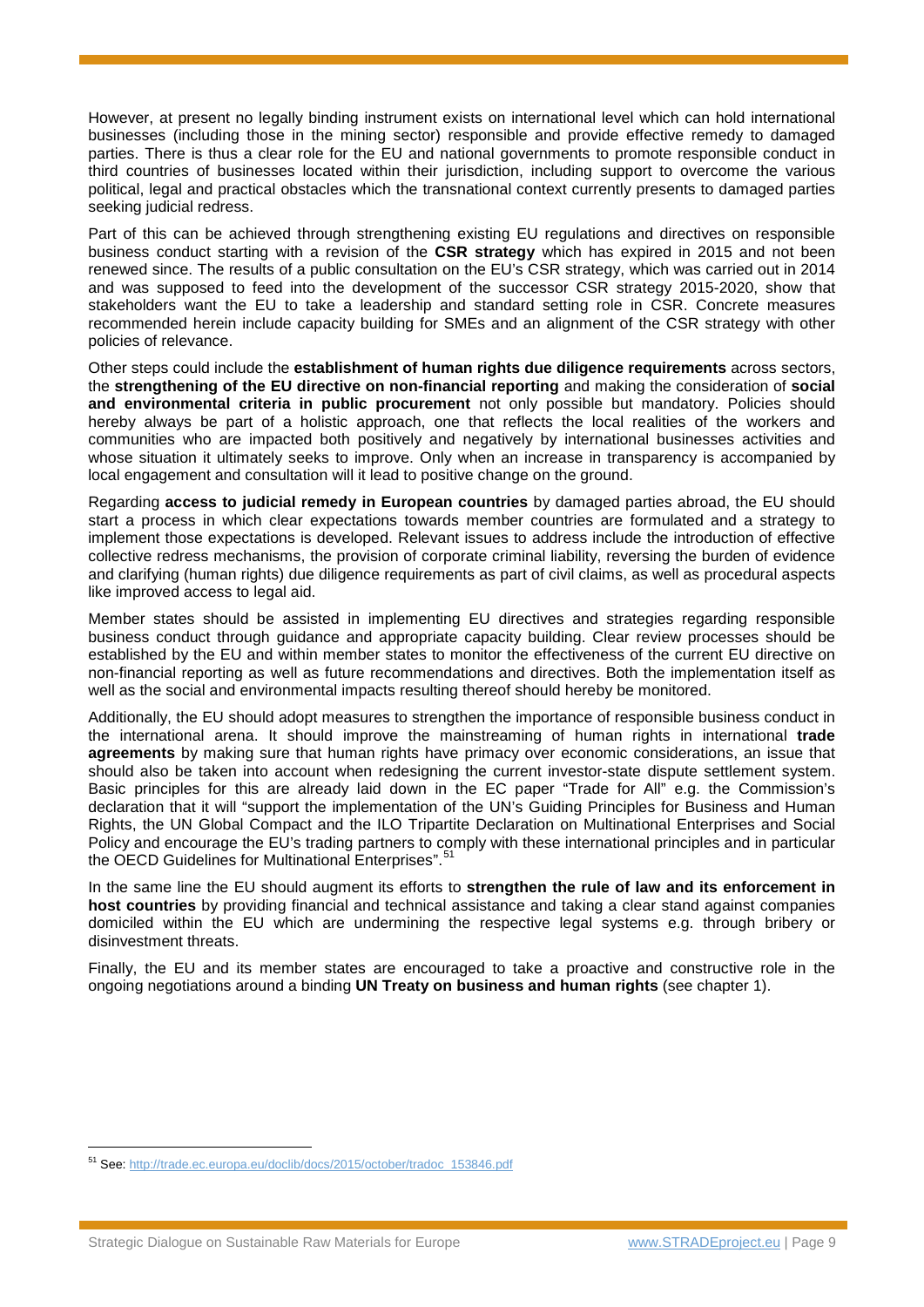# **6. References**

Aga-Portal (n.d.): Environmental and Social Due Diligence, [https://www.agaportal.de/en/main](https://www.agaportal.de/en/main-navigation/exporte-exportkreditgarantien/verfahren-exportkreditgarantien/umwelt-sozialpruefung-exportkreditgarantien)[navigation/exporte-exportkreditgarantien/verfahren-exportkreditgarantien/umwelt-sozialpruefung](https://www.agaportal.de/en/main-navigation/exporte-exportkreditgarantien/verfahren-exportkreditgarantien/umwelt-sozialpruefung-exportkreditgarantien)[exportkreditgarantien](https://www.agaportal.de/en/main-navigation/exporte-exportkreditgarantien/verfahren-exportkreditgarantien/umwelt-sozialpruefung-exportkreditgarantien)

Bradley, Curtis A.: Supreme Court Holds That Alien Tort Statute Does Not Apply to Conduct in Foreign Countries, in: insights, Vol 17, Issue 2, American Society of International Law, [https://www.asil.org/insights/volume/17/issue/12/supreme-court-holds-alien-tort-statute-does-not-apply](https://www.asil.org/insights/volume/17/issue/12/supreme-court-holds-alien-tort-statute-does-not-apply-conduct-foreign)[conduct-foreign](https://www.asil.org/insights/volume/17/issue/12/supreme-court-holds-alien-tort-statute-does-not-apply-conduct-foreign)

Coates, I. John C.V; Srinivasan, Suraj (2013): SOX after Ten Years. A Multidisciplinary Review. In: SSRN Journal.

Coumans, Catherine (2017): Remarks on Operational-Level Grievance Mechanisms. Presented to the UN Working Group on Business and Human Rights upon their Visit to Canada.

ECCHR (ed.); Misereor; Brot für die Welt (2014): Holding companies accountable. Lessons from transnational human rights litigation, [https://www.ecchr.eu/en/documents/publications/ecchr](https://www.ecchr.eu/en/documents/publications/ecchr-publications/studies-and-reports/articles/holding-companies-accountable.html)[publications/studies-and-reports/articles/holding-companies-accountable.html](https://www.ecchr.eu/en/documents/publications/ecchr-publications/studies-and-reports/articles/holding-companies-accountable.html)

European Union (2015): Trade for All. Towards a more responsible trade and investment policy, [http://trade.ec.europa.eu/doclib/docs/2015/october/tradoc\\_153846.pdf](http://trade.ec.europa.eu/doclib/docs/2015/october/tradoc_153846.pdf)

Equator Principles (n.d.),<http://www.equator-principles.com/>

Featherby, James (2011): Global business and human rights: jurisdictional comparisons

Gregor, Filip; Bold, Frank (2014): The EU's Business: Recommended actions for the EU and its Member States to ensure access to judicial remedy for business-related human rights impacts, [http://corporate](http://corporate-responsibility.org/wp-content/uploads/2015/02/eu_business.pdf)[responsibility.org/wp-content/uploads/2015/02/eu\\_business.pdf](http://corporate-responsibility.org/wp-content/uploads/2015/02/eu_business.pdf)

International Learning Lab on Public Procurement and Human Rights (2016): Public Procurement and Human Rights. A Survey of Twenty Jurisdictions, [http://www.hrprocurementlab.org/wp](http://www.hrprocurementlab.org/wp-content/uploads/2016/06/Public-Procurement-and-Human-Rights-A-Survey-of-Twenty-Jurisdictions-Final.pdf)[content/uploads/2016/06/Public-Procurement-and-Human-Rights-A-Survey-of-Twenty-Jurisdictions-Final.pdf](http://www.hrprocurementlab.org/wp-content/uploads/2016/06/Public-Procurement-and-Human-Rights-A-Survey-of-Twenty-Jurisdictions-Final.pdf)

Kaya, Idil (2016): The Mandatory Social and Environmental Reporting. Evidence from France. In: Procedia - Social and Behavioral Sciences 229, S. 206–213. DOI: 10.1016/j.sbspro.2016.07.130.

Legifrance (n.d.): LOI n° 2017-399 du 27 mars 2017 relative au devoir de vigilance des sociétés mères et des entreprises donneuses d'ordre,<https://www.legifrance.gouv.fr/eli/loi/2017/3/27/2017-399/jo/texte>

Linck, James S.; Netter, Jeffry M.; Yang, Tina (2005): Effects and Unintended Consequences of the Sarbanes-Oxley Act on Corporate Boards. In: SSRN Journal.

Miller-Dawkins, May; Macdonald, Kate; Marshall, Shelley (2016): Beyond Effectiveness Criteria. The Possibilities and Limits of Transnational Non-judicial Redress Mechanisms (Non-judicial Redress Mechanisms Report Series, 1).

National Archives, the (n.d.): Modern Slavery Act 2015, <http://www.legislation.gov.uk/ukpga/2015/30/contents/enacted>

OECD (n.d.): OECD Guidelines for Multinational Enterprises,<http://www.oecd.org/corporate/mne/>

OECD (n.d.): Recommendations (Common Approaches), [http://www.oecd.org/tad/xcred/oecd](http://www.oecd.org/tad/xcred/oecd-recommendations.htm)[recommendations.htm](http://www.oecd.org/tad/xcred/oecd-recommendations.htm)

Office of the High Commissioner, United Nations Human Rights (2015): UN experts voice concern over adverse impact of free trade and investment agreements on human rights, <http://www.ohchr.org/EN/NewsEvents/Pages/DisplayNews.aspx?NewsID=16031>

Office of the High Commissioner, United Nations Human Rights (2014): Frequently asked questions about the Guiding Principles on Business and Human rights,

[http://www.ohchr.org/Documents/Publications/FAQ\\_PrinciplesBussinessHR.pdf](http://www.ohchr.org/Documents/Publications/FAQ_PrinciplesBussinessHR.pdf)

Office of the High Commissioner, United Nations Human Rights (2011): Guiding Principles on Business and Human Rights, [http://www.ohchr.org/Documents/Publications/GuidingPrinciplesBusinessHR\\_EN.pdf](http://www.ohchr.org/Documents/Publications/GuidingPrinciplesBusinessHR_EN.pdf)

Regeringskansliet (2013): Sustainable Business. A platform for Swedish action, [http://www.government.se/49b750/contentassets/539615aa3b334f3cbedb80a2b56a22cb/sustainable](http://www.government.se/49b750/contentassets/539615aa3b334f3cbedb80a2b56a22cb/sustainable-business---a-platform-for-swedish-action)[business---a-platform-for-swedish-action](http://www.government.se/49b750/contentassets/539615aa3b334f3cbedb80a2b56a22cb/sustainable-business---a-platform-for-swedish-action)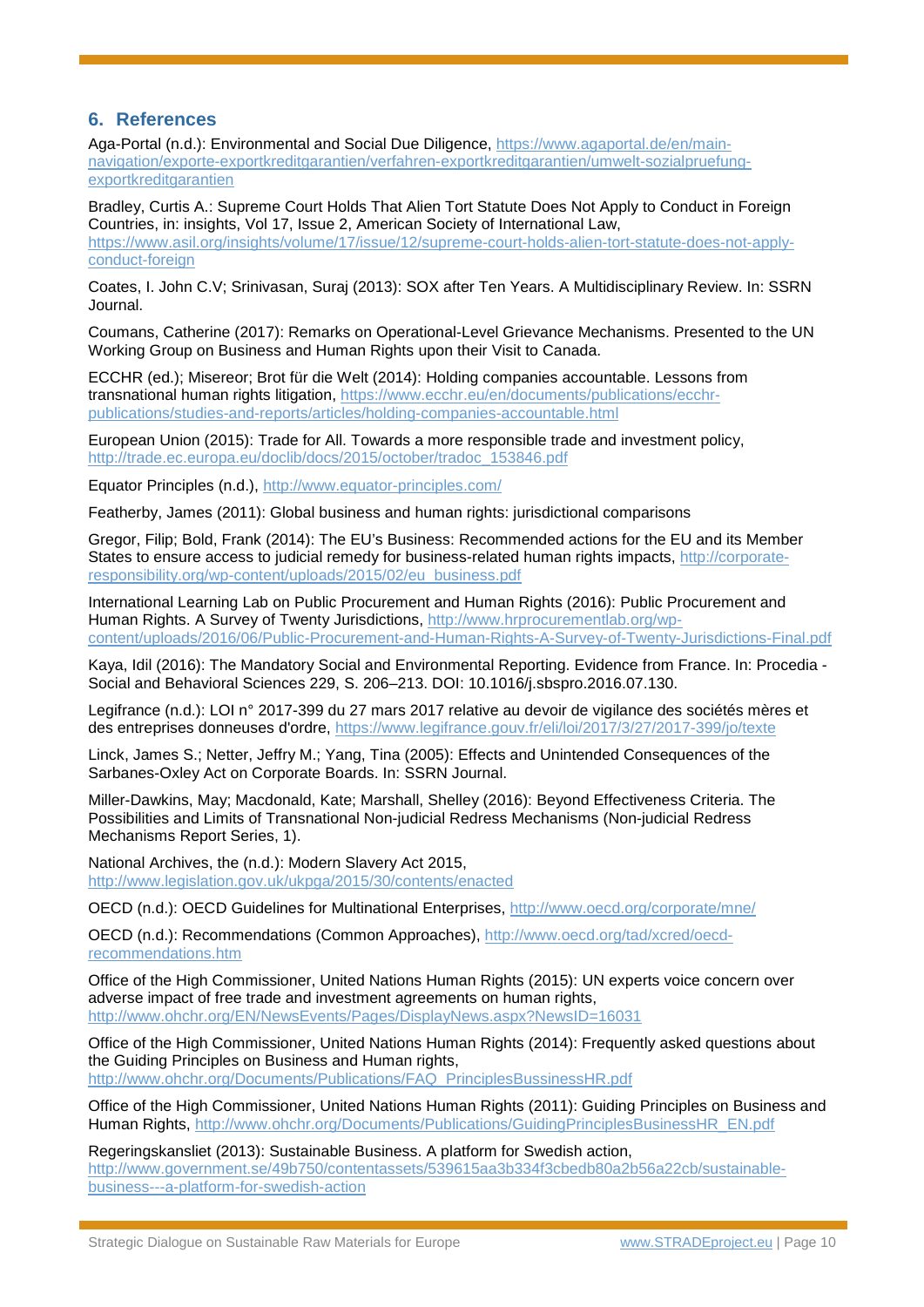Secretary of State for Foreign and Commonwealth Affairs by Command of Her Majesty (2013): Good Business. Implementing the UN Guiding Principles on Business and Human Rights,

[https://www.gov.uk/government/uploads/system/uploads/attachment\\_data/file/236901/BHR\\_Action\\_Plan\\_-](https://www.gov.uk/government/uploads/system/uploads/attachment_data/file/236901/BHR_Action_Plan_-_final_online_version_1_.pdf) [\\_final\\_online\\_version\\_1\\_.pdf](https://www.gov.uk/government/uploads/system/uploads/attachment_data/file/236901/BHR_Action_Plan_-_final_online_version_1_.pdf)

SOMO (2014): A review of Dutch policy for socially responsible public procurement, [https://www.somo.nl/wp](https://www.somo.nl/wp-content/uploads/2014/03/A-review-of-Dutch-policy-for-socially-responsible-public-procurement.pdf)[content/uploads/2014/03/A-review-of-Dutch-policy-for-socially-responsible-public-procurement.pdf](https://www.somo.nl/wp-content/uploads/2014/03/A-review-of-Dutch-policy-for-socially-responsible-public-procurement.pdf)

SOMO (2014): The Patchwork of Non-Judicial Grievance Mechanisms. Adressing the limitations of the current landscape. Online verfügbar unter http://www.somo.nl/news-en/the-patchwork-of-non-judicialgrievance-mechanisms

State of California Department of Justice (n.d.): The California Transparency in Supply Chains Act, <https://oag.ca.gov/SB657>

UK Export Finance (n.d.): Note on Human Rights and Social Risks and Impacts, [https://www.gov.uk/government/uploads/system/uploads/attachment\\_data/file/604438/UKEF-statement-on](https://www.gov.uk/government/uploads/system/uploads/attachment_data/file/604438/UKEF-statement-on-how-it-addresses-human-rights-march-2017.pdf)[how-it-addresses-human-rights-march-2017.pdf](https://www.gov.uk/government/uploads/system/uploads/attachment_data/file/604438/UKEF-statement-on-how-it-addresses-human-rights-march-2017.pdf) 

United Nations (2011): Guiding Principles on Business and Human Rights. Implementing the United Nations Implementing the United Nations "Protect, Respect and Remedy" Framework.

Ward, Halina (2001): Governing multinationals: the role of foreign direct liability, briefing paper new series no. 18 (February), the Royal Institute of International Affairs, <https://www.ciaonet.org/attachments/8443/uploads>